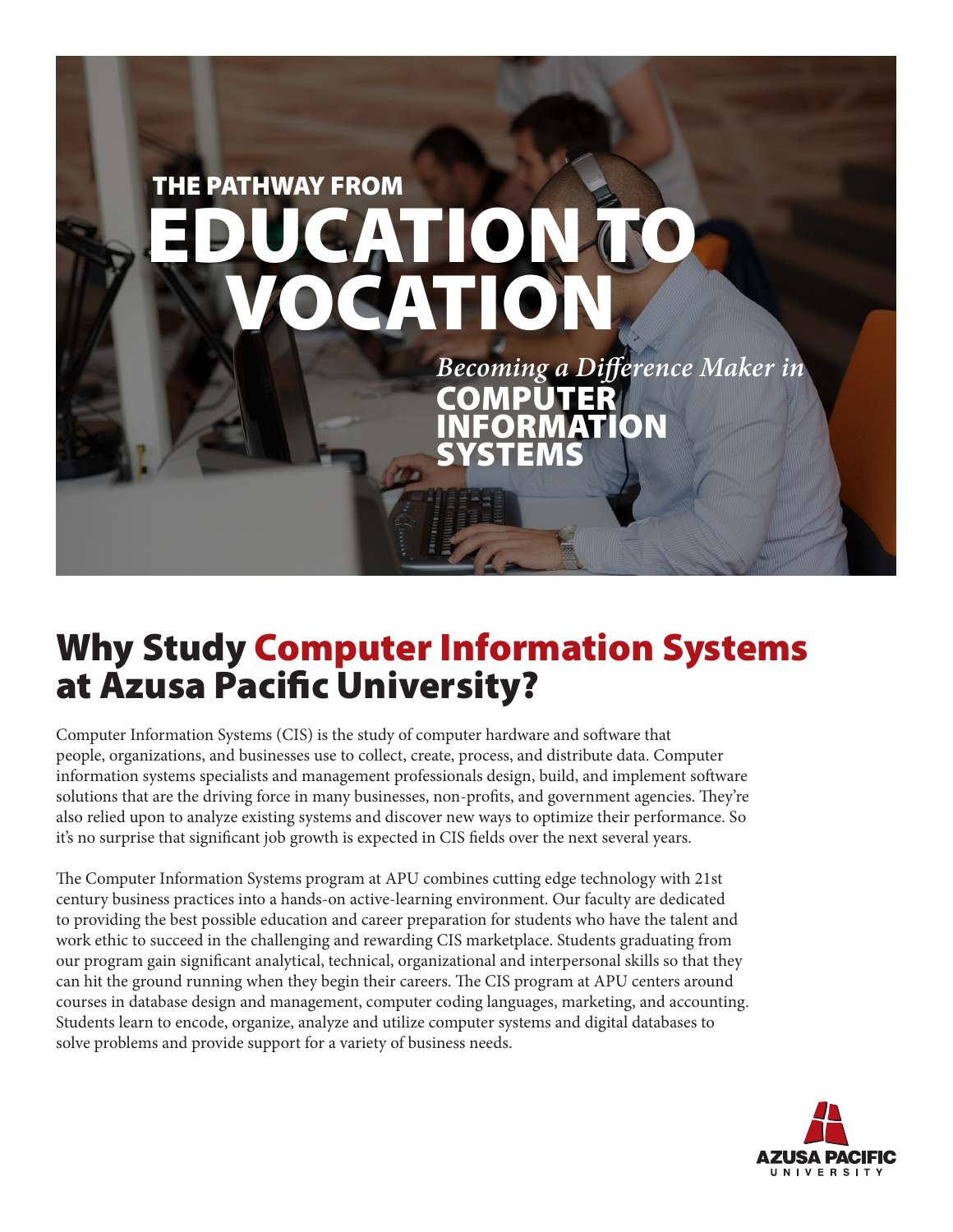### YOU MIGHT CONSIDER A COMPUTER INFORMATION SYSTEMS MAJOR IF YOU:

- Are interested in technology and its application, but don't want to focus on the scientific and mathematical aspects of computer science
- Enjoy puzzles and mental challenges
- Are thorough and detail oriented
- Approach problems with patience and persistence
- Are interested in working independently as a freelancer or consultant



**ANTHONY RAMIREZ '07** Director of Information Technology Foothill Christian School

Anthony always had an interest in the field of computers, especially incorporating technology within a business. In his current role, he maintains complex computer systems, which was the core knowledge he gained through course work at APU.

*"You don't need to know everything to be successful, but you must be willing to learn if you want to be."*



**MELISSA TESSIER '02** IT Project Manager CIT Bank

Melissa decided to major in CIS because of its web focused nature. Currently, she oversees changes in CIT's online banking platform and says the programming classes at APU were crucial for her success in this field.

*"It was a great experience to be in a Christian university and have support from faculty where they are willing to pray for you."*

### GRADUATES IN COMPUTER INFORMATION SYSTEMS WORK AS:

- Computer systems analysts
- Computer programmers
- Software engineers
- Web developers
- Database managers
- Information security specialists
- Network administrators
- Game designers
- Chief technology officers
- Freelance technology consultants

### COMPUTER INFORMATION SYSTEMS MAJORS ARE PREPARED FOR:

- Applying general problem-solving techniques to business-specific problems
- Consideration of the ethical implications of technological advancements
- Entering the high-tech industry and succeeding
- Identifying world-wide social-impact problems and offering realistic solutions
- Understanding and creating real-world project requirements & specifications



**ELIKEM ADADEVOH '05** UX Developer CRU

Eli has spent most of his professional career working as a web designer or developer for companies ranging from family owned to large multi-national organizations. He received his graduate degree from DePaul University in Chicago, IL.

*"Foster relationships with people who build you up and don't forget to build others up too."*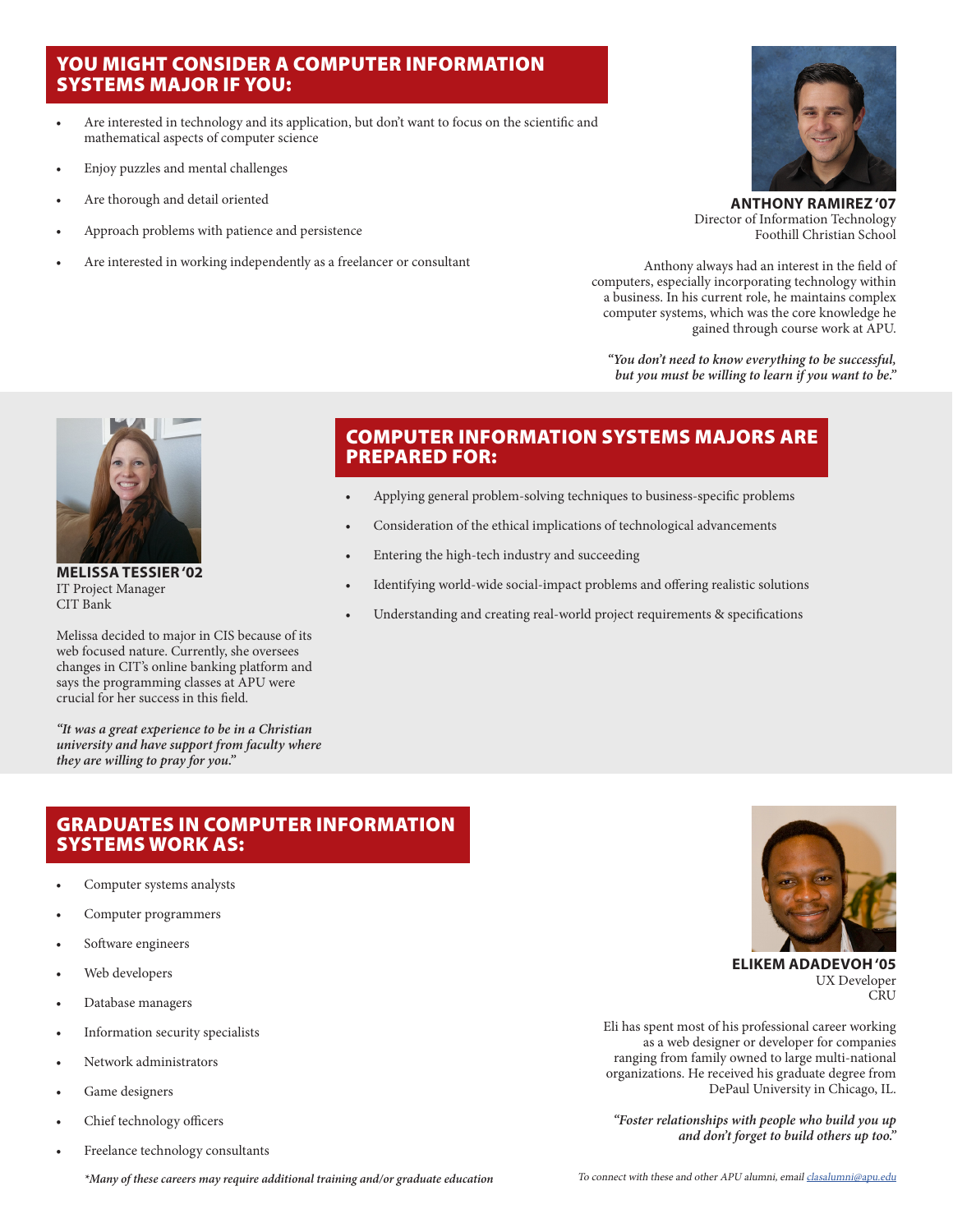### **STEPS TO TAKE AS A MAJOR IN COMPUTER INFORMATION SYSTEMS OPTIONS TO EXPLORE AROUND APU**

### BE CALLED.

EXPLORE. DEFINE. RESEARCH. LEARN.

- **TAKE INTRODUCTION TO COMPUTER SCIENCE (CS 220)** Explore what computer scientists do by taking a fun, introductory programming course.
- **ATTEND A ROBOTICS CLUB MEETING** Visit a Robotics Club meeting (no skill required) to see what fun and exciting robotics projects our students are developing with industry partners and/or for personal interest.
- **LEARN HOW TO APPLY YOUR STRENGTHS WITHIN YOUR ACADEMICS, LIFE, AND CAREER** Meet with a Career Consultant\* or Strengths Mentor.
- **CONSIDER CAREER OPTIONS FOR YOUR MAJOR** Meet with a Career Consultant\* or your faculty advisor to explore and discuss requirements for your career options.

### BE PREPARED. IDENTIFY. STRENGTHEN. PRACTICE.

- **ATTEND A COMPUTER INFORMATION SYSTEMS CAREER NIGHT** Come and listen to industry partners and Alumni as they share insights about how to prepare yourself for the technology industry.
- **ATTEND A SUMMER SERVICE TRIP WITH THE DEPARTMENT** Collaborate with universities around the world in developing computer programs and solutions which lead to positive social impact in third-world communities.
- **COMPETE IN AN ACM PROGRAMMING COMPETITION** Compete in the regional ACM programming competition against dozens of other southern California schools to help increase your problem-solving skills and measure yourself against top regional programmers.
- **SECURE AN INTERNSHIP**

Start planning to apply for internships during junior year. Many students get jobs with the same company they interned with. Benefits include:

- Gain the real-world experiences that all employers seek
- Exposure to various fields in computing
- Help build your professional network
- Great resume boost
- **RECEIVE FEEDBACK ON YOUR INTERVIEWING ABILITIES** Complete a Mock Interview with a Career Consultant\*
- **CREATE A RESUME TO APPLY FOR AN INTERNSHIP** Meet with a Career Consultant\* to review your resume and cover letter. Run them by your professors, too.
- **GROW YOUR SKILLS IN AN ON CAMPUS JOB OR STUDENT LEADERSHIP POSITION** Talk to Student Employment or Student Life about the available opportunities.
- **VOLUNTEER LOCALLY AND GLOBALLY TO SHAPE YOUR PERSPECTIVE** Talk to the Center for Student Action about how you can serve.
- **GAIN KNOWLEDGE ABOUT YOUR CAREER OPTIONS** Do informational interviews or go to a career-related event to learn more about your career, degree, and experience requirements.

## BE CONNECTED.

### JOIN. NETWORK. BE ACTIVE.

#### • **JOIN IEEE**

IEEE is the world's largest technical society. Members gain access to essential technical information, networking opportunities, career development tools, and many other exclusive benefits.

• **JOIN ACM**

ACM chapter members are elegible to recieve valuable networking tools and industry information.

• **JOIN ROBOTICS CLUB**

Club activities include programming, robotics and engineering. Provides a solid foundation in object-oriented programming, mechanical engineering, teamwork, and well-developed critical thinking skills.

• **PARTICIPATE IN ZUVENTUREZ**

ZuVenturez is a training program and business competition held by the School of Business. Form a team, make invaluable connections, and win money from real-life investors to help launch your start-up company idea.

- **TALK TO ALUMNI FROM YOUR MAJOR** Join APUConnect.com and start reaching out. You can also email [clasalumni@apu.edu](mailto:clasoffice%40apu.edu?subject=Connect%20me%20with%20APU%20alumni)<sup>+</sup> for help connecting with alumni.
- **GET ACTIVE ON LINKEDIN** Meet with a Career Consultant\* to review your profile and learn how to use LinkedIn.
- **ATTEND CAREER-RELATED EVENTS**

Keep an eye out for career events related to your major or that are happening around campus.

• **HAVE LETTERS OF RECOMMENDATION ON HAND** Request them from professors and advisors at least a month before due.

\* Visit [apucareer.youcanbook.me/ t](http://apucareer.youcanbook.me/)o make an appointment with a Career Consultant <sup>+</sup>Use subject line: Connect me with APU alumni